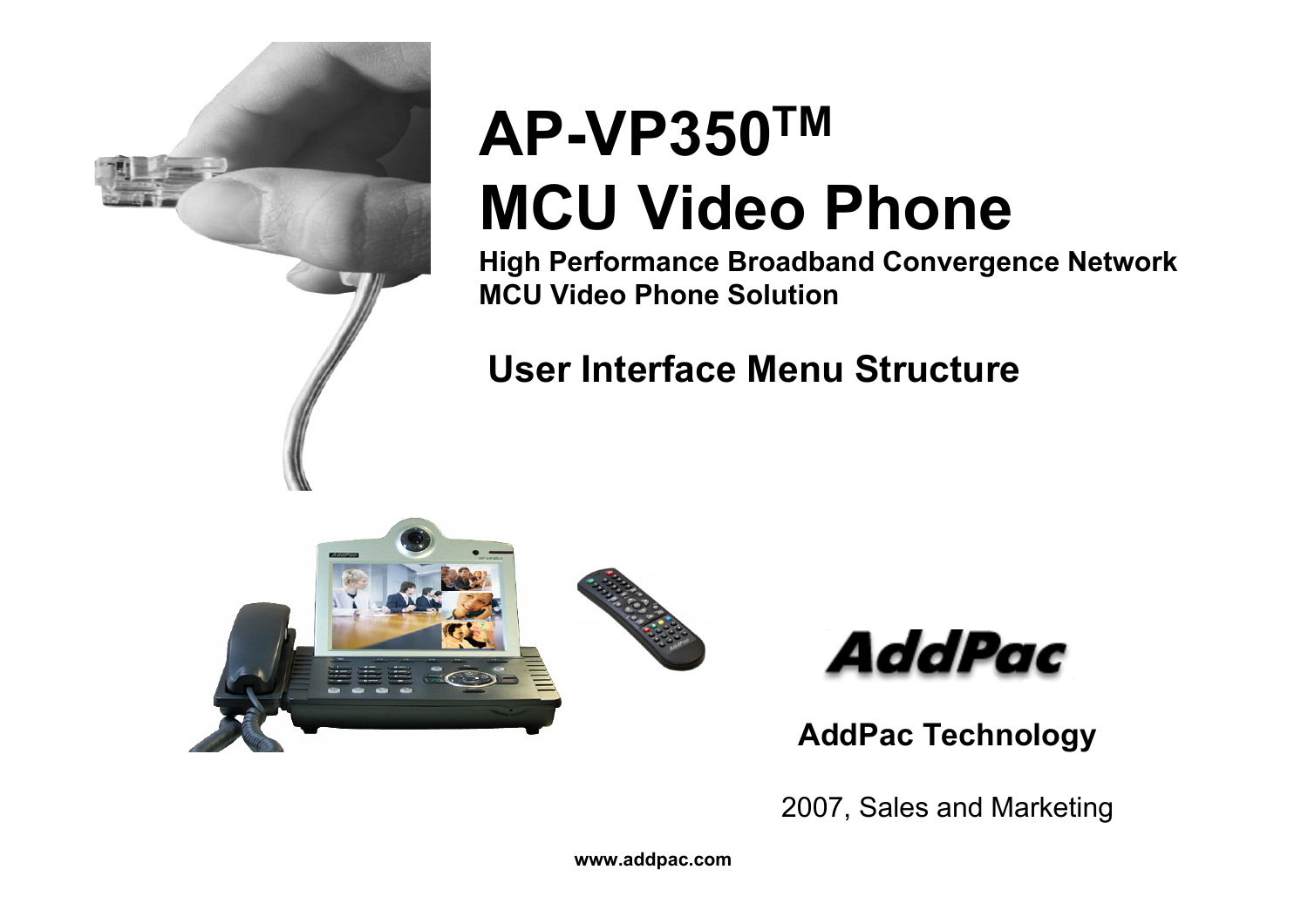### User Interface Features

#### AP-VP350 MCU Video Phone

#### ¾ **Support full color Graphic User Interface**

You won't be able to take your eyes off it.

See the main menu and in living color vibrant touch-screen display.

#### ¾ **Multi-language**

Choose the display language you prefer

#### ¾ **Manage Your Calls**

Establish an phone book of up to 50 entries Retrieve call logs for last 50 incoming or outgoing or missed calls. Take calls quickly with auto-answer function

#### ¾ **Ease to use network setup**

One touch interface reduces the time, expense, and expertise required to keep up

#### ¾ **Advanced Setup & Control (CLI: Command Line Interface) via Telnet or RS-232C**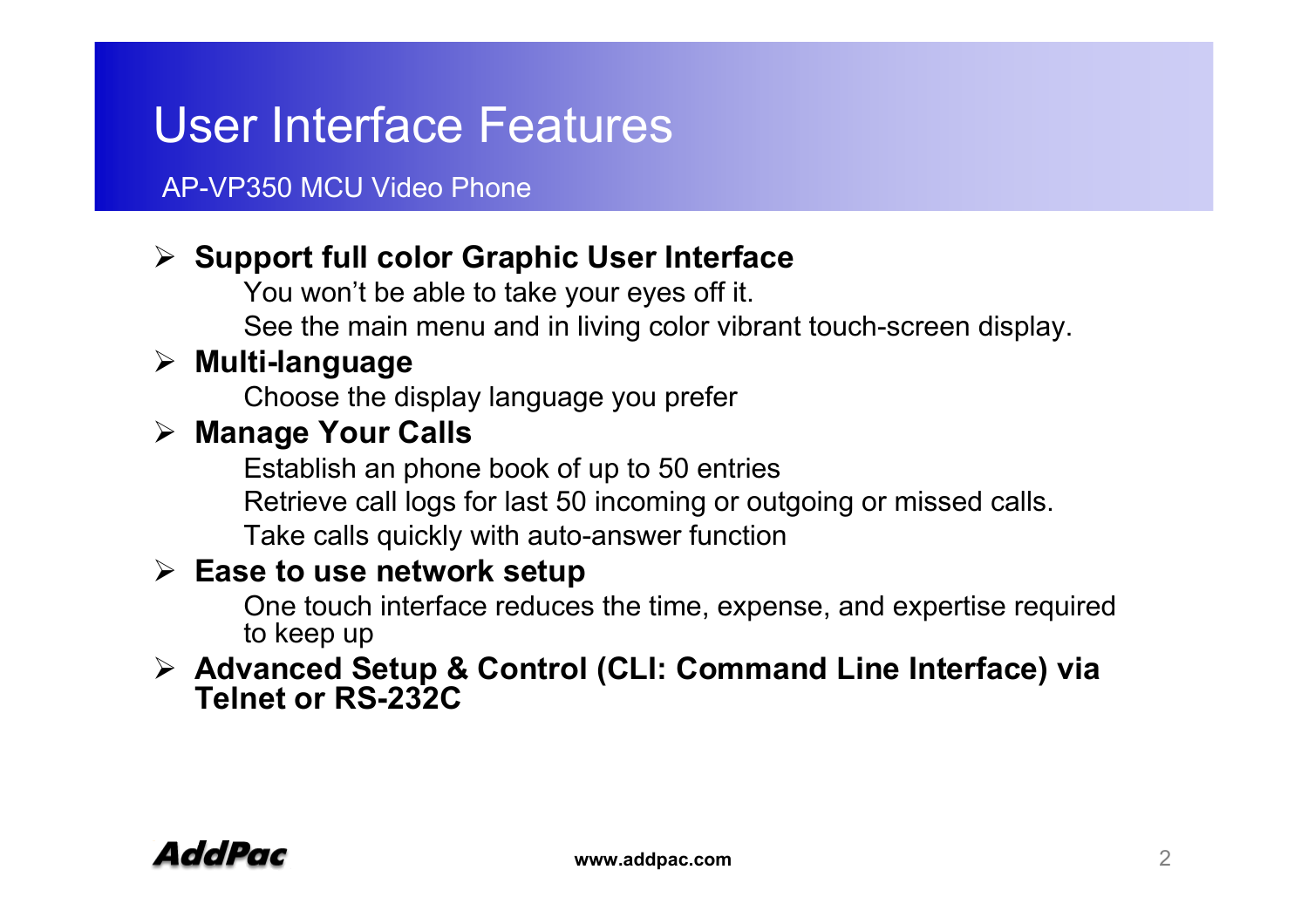### Overview AP-VP350 Menu(1/2)

AP-VP350 MCU Video Phone

#### ¾ **Phone Book**

- Save and Search Phone Number
- ¾ **ToolBox**
	- Date & time, Save and Initialize Video Phone configure, select Ring Sound, Language, etc.

#### ¾ **AV Setup**

- Configure Audio and Video Input/Output
- Volume, Display, Codec, Bandwidth, Audio and Video Input/Output

#### ¾ **Network & Call**

- Configure Network Settings
- IPv4, IPv6, Service (ftp, telnet, SNMP)
- SIP protocol, H.323 protocol for VoIP
- $\blacksquare$ Call Forward, Auto Response etc.

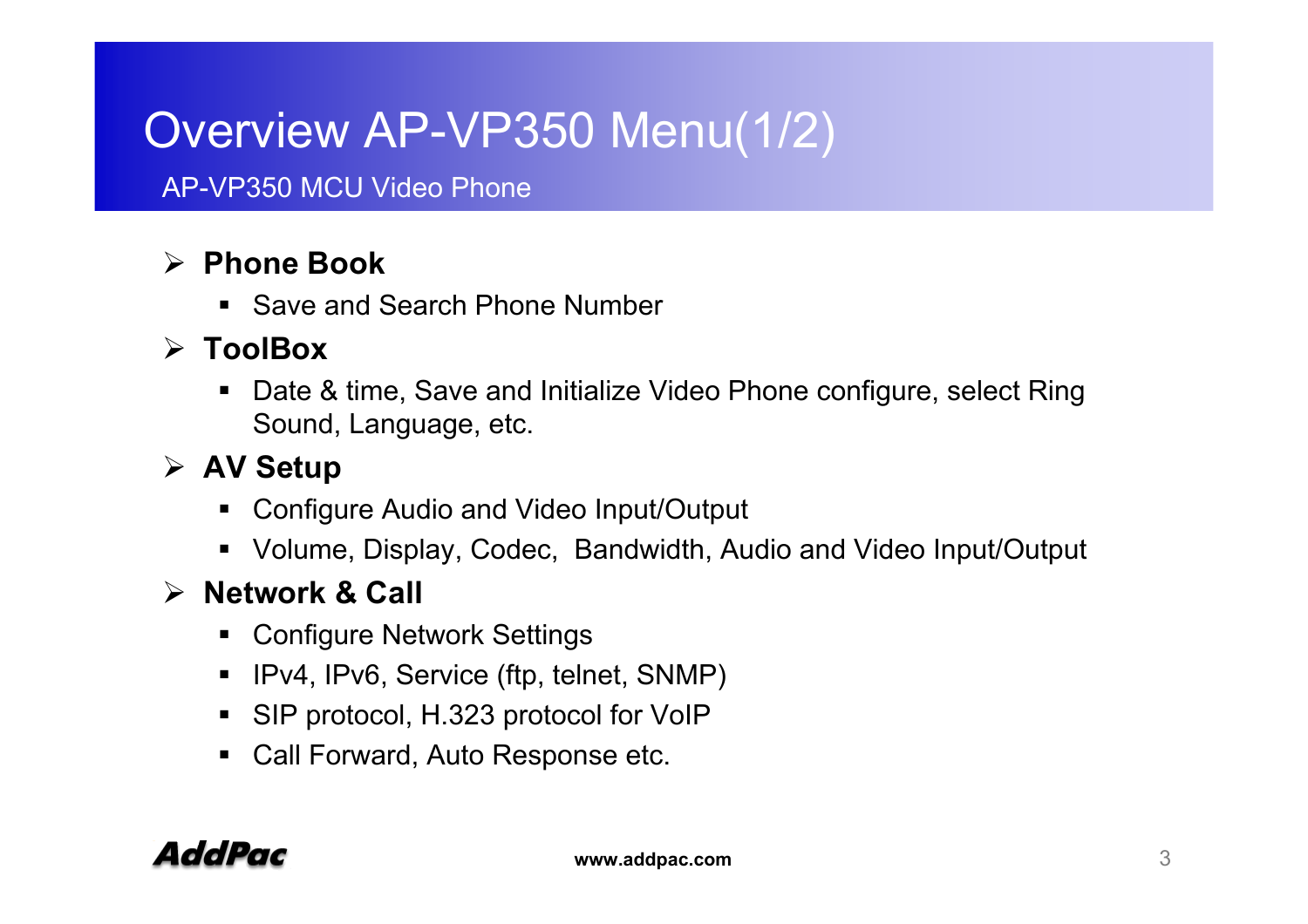### Overview VP350MCU Menu(2/2)

AP-VP350 MCU Video Phone

#### ¾ **Application**

- **VoD** : Video On Demand Service
- $\blacksquare$  **File Browser** : Look over files in Video Phone and USB device (by synchronize with USB)
- **Document Share** : Run Document Share when Video Call Connected
- **Voice Mail** : Get Voice Message when deployed on AddPac IP-PBX system
- **SMS** : Send, Receive, Forward, Save Short Messages
- $\blacksquare$  **Conference** 
	- Two types of Conference Call (Meet-me, Dial-in Conference)
	- View Conference List, Participants' Information
	- View and Control Conference participants' floor, layout, authority etc.

#### ¾ **Remote Setup**

■ Bandwidth, Codec, Remote Controller Permission Setup

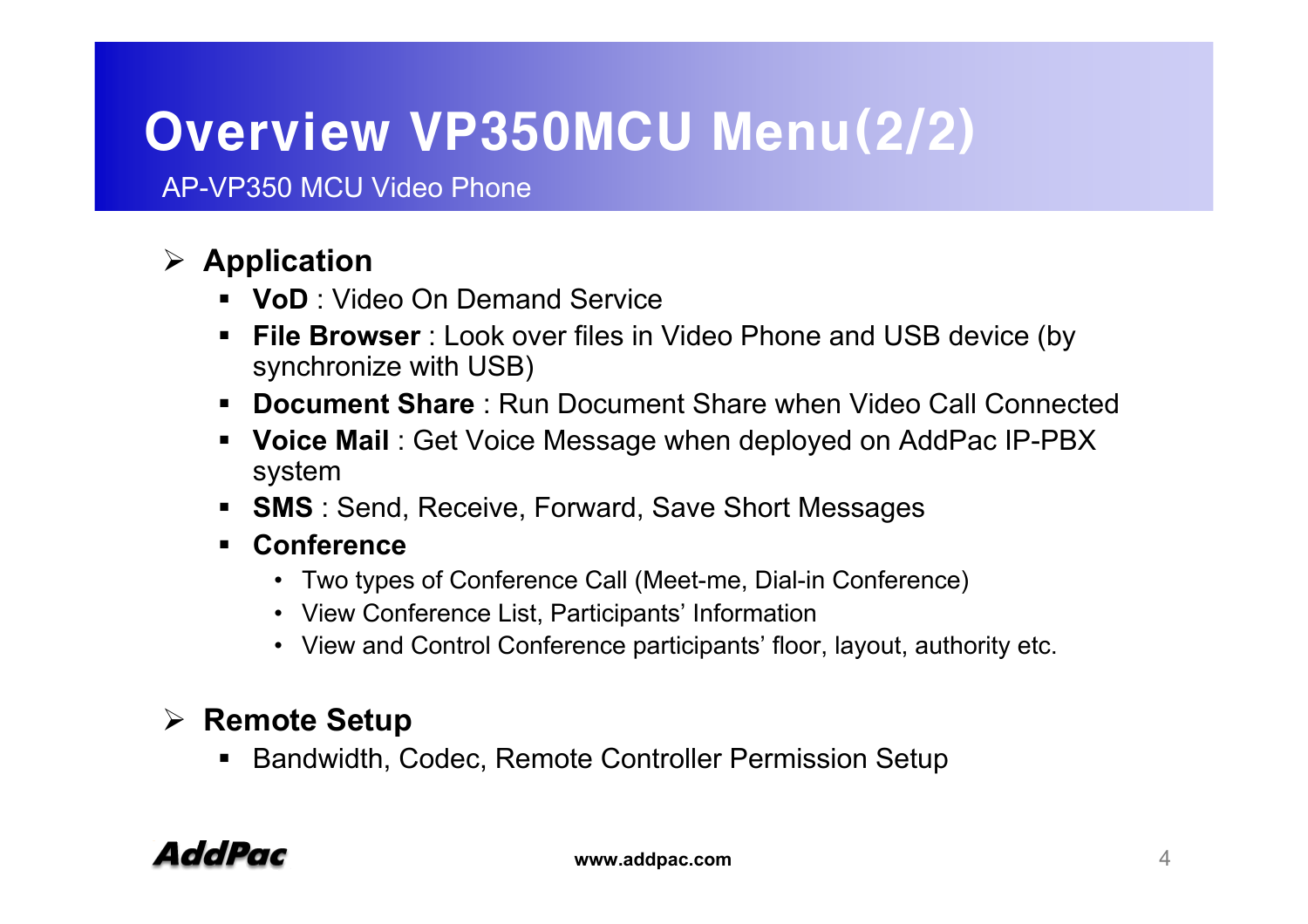### User Interface Menu Structure (1/4)

AP-VP350MCU Video Phone





**AddPac**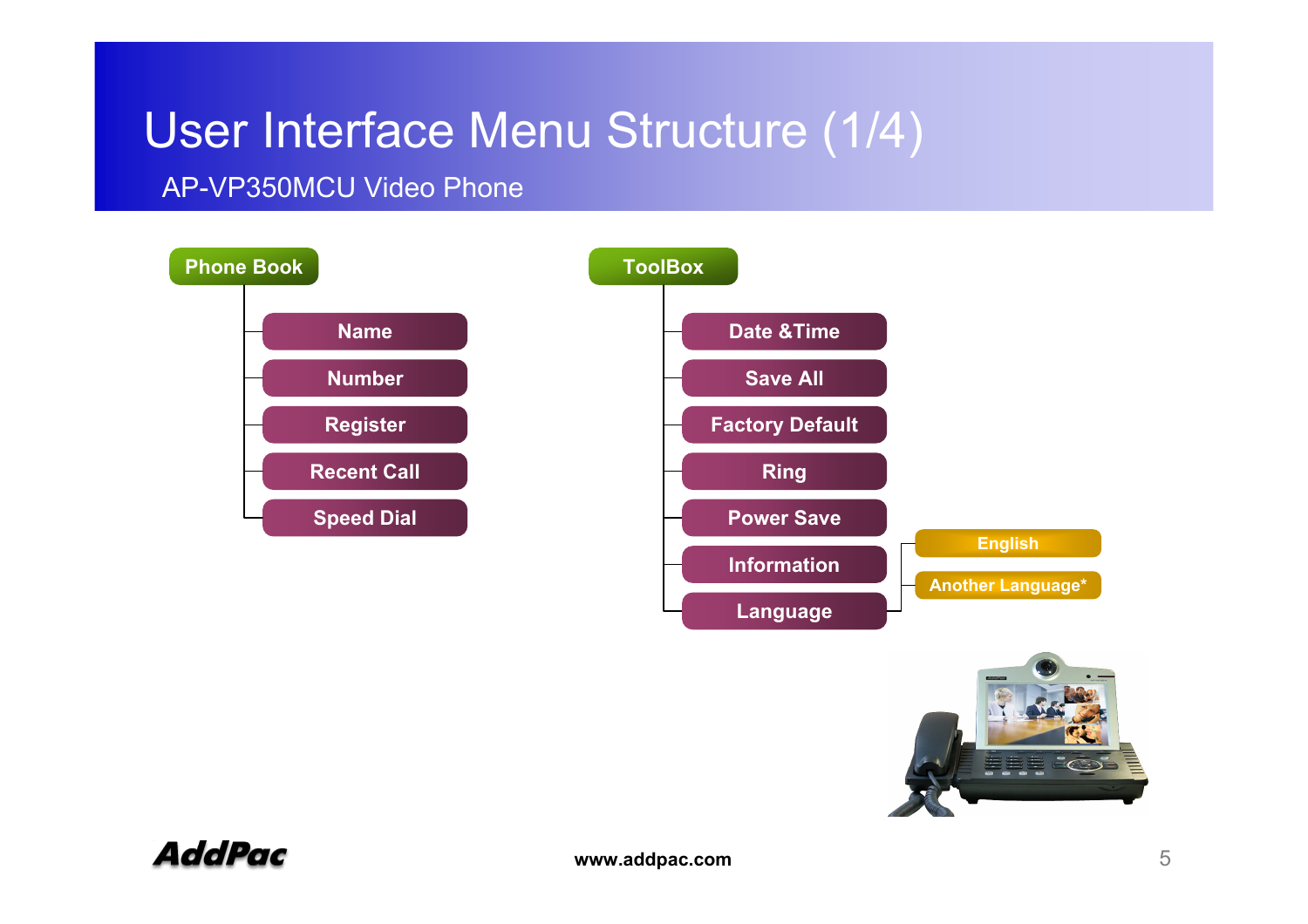### User Interface Menu Structure (2/4)

AP-VP350 MCU Video Phone



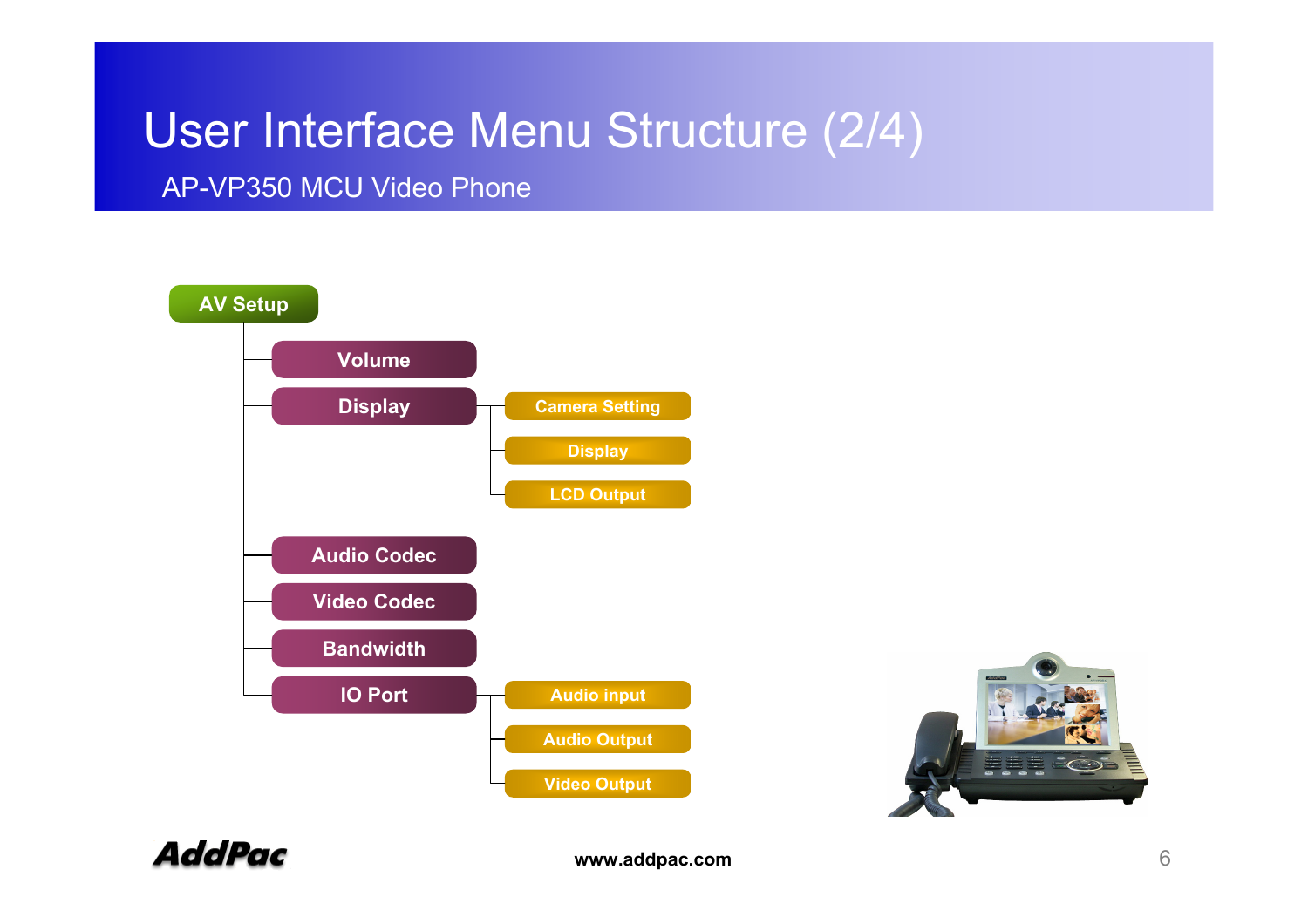### User Interface Menu Structure (3/4)

AP-VP350 MCU Video Phone

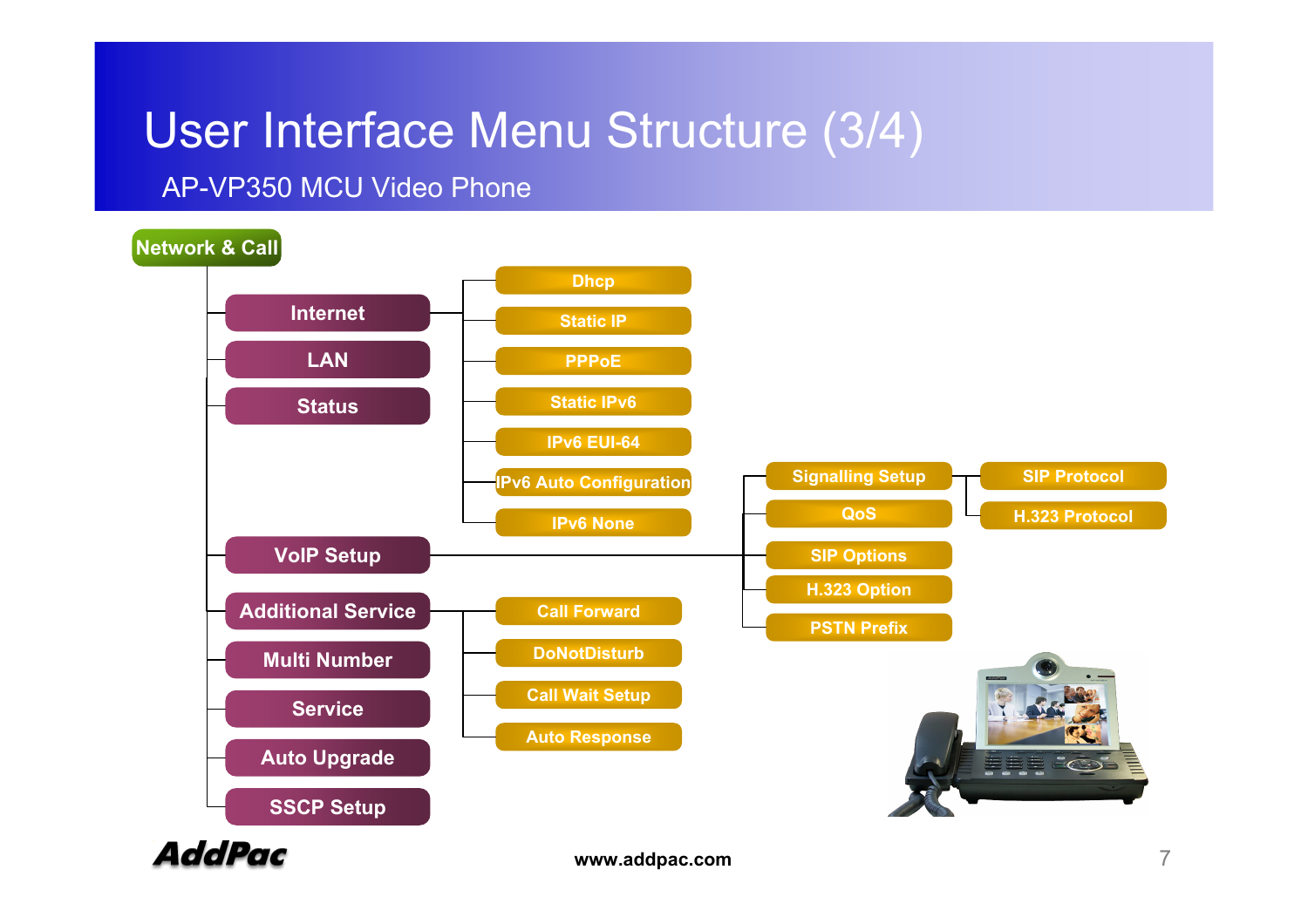### User Interface Menu Structure (4/4)

AP-VP350 MCU Video Phone